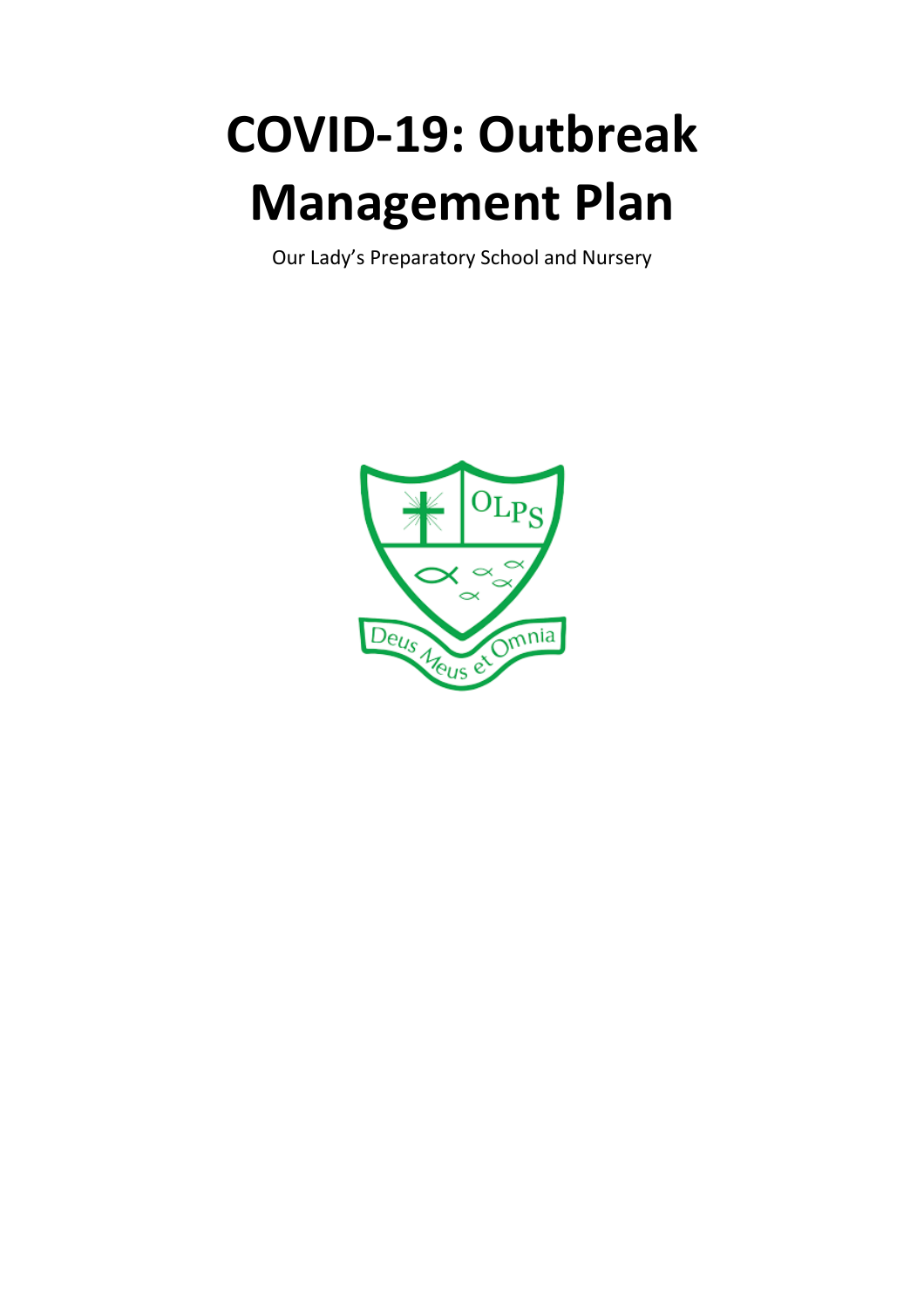| Last reviewed on:   | 11 April 2022               |
|---------------------|-----------------------------|
| Next review due by: | Summer 2022 (if applicable) |

# **1. Introduction**

This plan was based on th[e contingency framework for managing local outbreaks](https://www.gov.uk/government/publications/coronavirus-covid-19-local-restrictions-in-education-and-childcare-settings) (withdrawn April 2022) of COVID-19 and th[e schools operational guidance,](https://www.gov.uk/government/publications/actions-for-schools-during-the-coronavirus-outbreak) provided by the Department for Education (DfE).

We will only implement some, or all, of the measures in this plan in response to recommendations provided by our local authority (LA), directors of public health (DsPH), Public Health England (PHE) health protection team or the national government.

It may be necessary to implement these measures in the following circumstances, for example:

- To help manage a COVID-19 outbreak within the school. Actions will be considered when either of the following thresholds are met:
- There are 5 positive cases amongst pupils or staff who are likely to have mixed closely within a 10-day period
- 10% of pupils or staff who are likely to have mixed closely test positive within a 10-day period
- If COVID-19 infection rates in the community are extremely high, and other measures have failed to reduce transmission
- As part of a package of measures responding to a 'variant of concern' (VoC)
- To prevent unsustainable pressure on the NHS

## **2. Seeking public health advice**

When one of the thresholds above is met, we will review the testing, hygiene and ventilation measures already in place. We will also seek public health advice from a director of public health or health protection team. The Headmaster will be responsible for seeking this advice, and will do so by telephoning the DfE helpline (0800 046 8687).

## **3. Other measures**

Parents, carers, pupils and staff will be informed promptly about the introduction of control measures. This will be done via email/letter once a decision has been made.

If recommended, we will limit:

- Residential educational visits
- Open days
- Transition or taster days
- Parents coming into school
- Live performances

If recommended, we will (re)introduce:

• Testing, including the use of an asymptomatic test site (ATS)